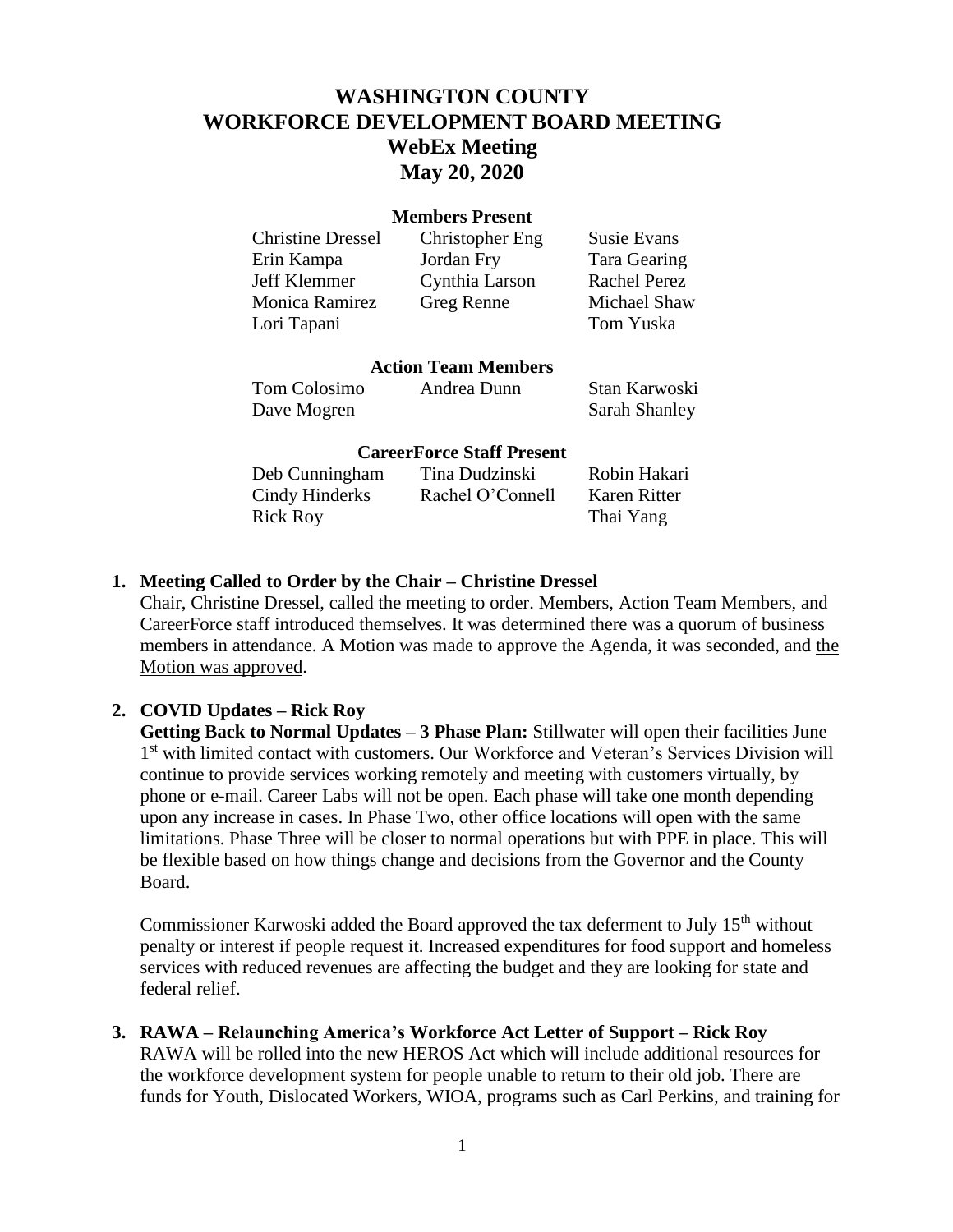healthcare. The State Director of the Association of Workforce Boards will make some final edits including changing RAWA to HEROS throughout the letter.

### **Questions:**

*Jeff Klemmer: Is there data to help us understand the impact on businesses and how many may not return? We won't know what resources are needed without that information*. Rick replied he and Chris Eng are working with the Chambers to get information but the first indicator from data might be the reported wages through the Unemployment Insurance (UI) system. Between the state UI benefits and federal bump of \$600 a week, many people are making more than when they were working. *Chris Eng* added they are hearing from a number of businesses that are closing permanently but it is too early to tell yet. *Jeff Klemmer: What happens if there are more funds than necessary?* Rick replied federal funding is on a 3 year basis and if funds are not used, there may be an extension or the money will expire.

A Motion was made to approve the HEROS Act Letter of Support, it was seconded, and the Motion was approved.

# **4. Documents, Plans and Other Updates**

**Youth Plan – Karen Ritter:** Federal law mandates how we use the funds and we provide services within those guidelines. The Federal WIOA funding of \$129,590 serves youth from April 1, 2020 through March 31, 2021. The Minnesota Youth Program funding of \$94,661 runs from July 1, 2020 to June 30, 2021. Federal funds require 75% be spent on out-ofschool youth (including those getting GED services) with 25% going to in-school youth. At least 20% of all funds must be spent on work experience.

This year state staff recommended all funds be spent on out-of-school youth to focus our efforts and build strong relationships. This is a challenging population to connect with and they work with Adult Basic Education, GED services and alternative schools to find them. Youth are also located through corrections, foster care and other agencies who serve high risk youth. Ten youth are currently being served with one finishing work service.

Youth are served through recruiting, case management, career counseling and guidance, postsecondary training funding, apprenticeship training, on-the-job training, and work experience. They assist youth in applying for FAFSA for traditional college programs. Youth are also referred to services through Adult Basic Education and mental health services. DEED will negotiate with the Department of Labor June  $6<sup>th</sup>$  on the standards for 2021 and are proposing standards remain the same because of Covid-19.

*Tom Yuska asked if this was regarding federal funding.* Karen replied the biggest part is federal dollars but the plan also includes Minnesota Youth Program (MYP) funding which will be shared with schools working with District 916 secondary training. Rick Roy added they are looking at options working with Landfall, Cimarron and Tree Trust. The goal is to engage youth throughout the county and not just concentrations. A Motion was made to accept the Youth Plan, it was seconded, and the Motion was approved.

**Memorandum of Understanding (MOU) – Rick Roy:** The MOU is a document we are required to update every three years. During the federal monitoring visit in March,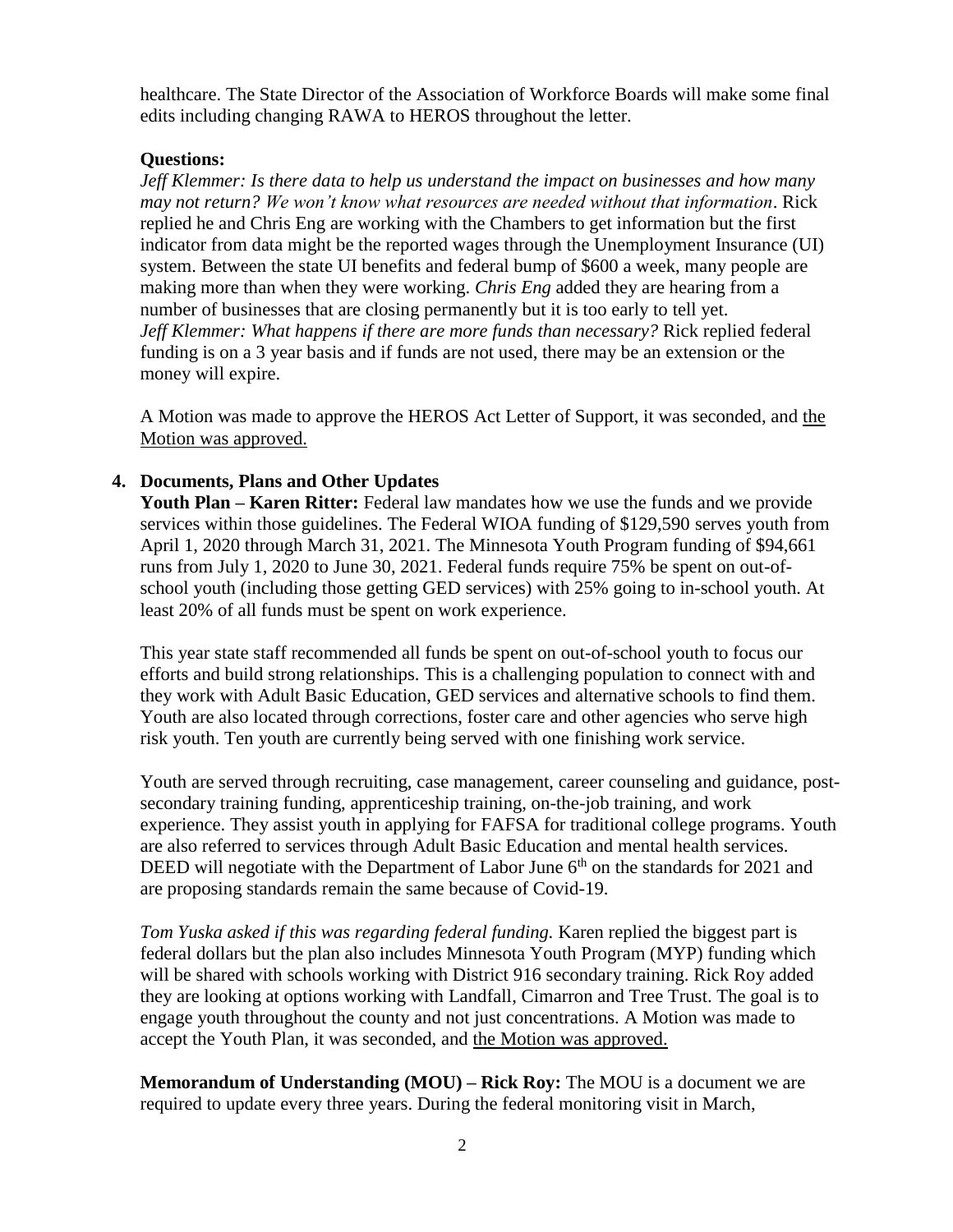suggestions were made to change the verbiage regarding partners who provide services onsite and add more description about referrals. Statewide, agencies are referring people directly to partner agencies because people often don't follow through. We are also required to describe better how we will use technology to serve people with disabilities. The MOU must be signed by July  $1<sup>st</sup>$  and Rick is setting up a WebEx meeting with partners to review the changes.

**Infrastructure Funding Agreement – Rick Roy:** Under WIOA, documentation is required of how expenses are covered at comprehensive CareerForce locations, which would be the Woodbury location. All costs are allocated for the operation in cash or in kind contributions. The agreement will be reviewed with our accountant, Thai Yang and partners. Technically, this is part of the MOU and will be reviewed by the WDB at the June 17, 2020 meeting and has to be in place by July 1, 2020.

**One Stop Operator:** A new feature of WIOA law is the requirement of a one stop operator separate from the Board to provide oversight. In Washington County, no applications were received in response to the RFP so a consortium approach is set up with existing partners to operate as the one stop operator: Wagner-Peyser (Job Service), Cindy Larson; Vocational Rehabilitation, Erin Kampa; and Adult Basic Education, Susie Evans. The federal monitor questioned Rick Roy's involvement so the CareerForce Action Team will take a more active role. Minnesota has requested a waiver to remove the competitive process for the One Stop Operator. This will be on the June 17th WDB agenda to have in place July 1, 2020.

**Regional and Local Plan:** The Local Plan due June 30, has been extended for a year because of Covid-19. The Directors do not want to wait a year and will address this by fall to have a plan on how to spend funding and align with the Regional Plan when it gets written.

**Greater Metropolitan Workforce Council:** Rick Roy said the Council has officially dissolved because of the difficulty in creating a structure and it also took time away from other work that needed to be done. A Regional Plan and MOU on workforce development issues is still required by WIOA; there will a meeting in June to address this and the WDB will receive updates.

Commissioner Karwoski said he was the chair of the Council and newly elected commissioners were a factor in the decision. Covid-19 has created a lot of uncertainty which has made it difficult to put the proper emphasis on a Regional Plan. A new organization will be created and include the former council's focus on more private sector involvement and racial equity as an opportunity to strengthen our workforce. He is hoping there will be a true regional balance as well. Chris Dressel added the Council had some major accomplishments and good practices will be rolled into the next organization.

*Chris Eng: Has the grant application submitted by the Greater Metropolitan Council to J.P. Morgan Chase been withdrawn?* Rick Roy replied the application made it through the second round and the handling of the proposal will have to change going forward.

**Customer Feedback for 2019-2020:** Rick Roy reviewed feedback from customers about what makes their job search more difficult. Top answers were employer bias (age